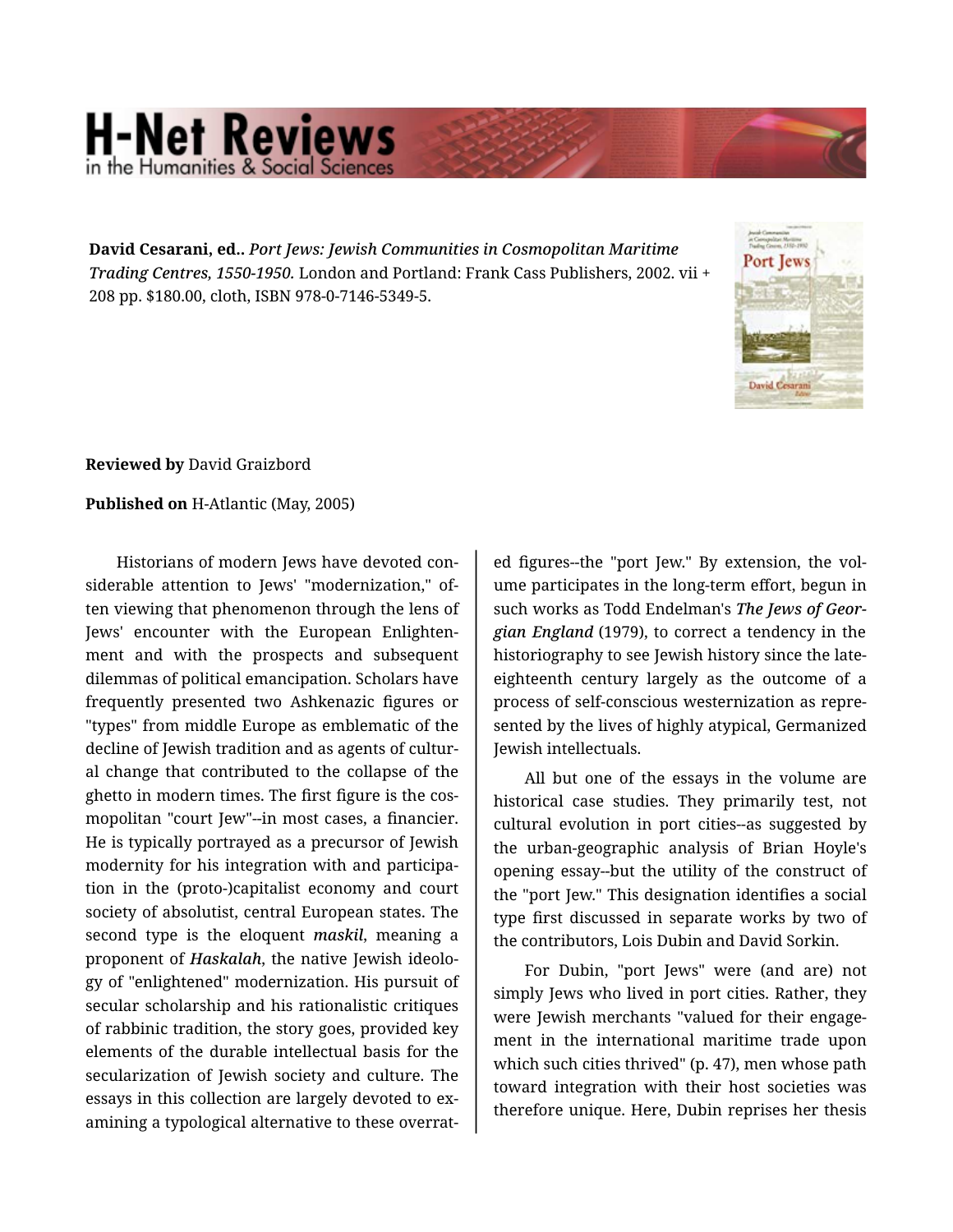about modern Trieste that "the kind of interaction that occurs in the port ... leads to significant [Jew‐ ish] acculturation ... and contributes to a non-de‐ nominational morality shared by productive, use‐ ful merchants" (p. 51). Dubin further proposes that the "port Jew" be extended to describe "port Jewry"--a particular type of Jewish community ex‐ isting at the historical nexus between maritime commerce, utility, and culture. Finally, she argues that the two concepts, "port Jew" and "port Jewry," may serve as useful tools in the comparative study of Jewish societies, individuals, and their surrounding non-Jewish societies across time and space. By contrast, Sorkin regards "port Jew" as a concept applicable only to a historically unique cohort of Sephardi and Italian-Jewish merchants who participated in the Mediterranean and transatlantic economy of the seventeenth and eighteenth centuries. The socio-cultural profile of these men, as Sorkin and others have contended, was marked by religious adaptability and a reluc‐ tant cosmopolitanism that was alien to both tradi‐ tional and "enlightened" Jewish identities. Sorkin is especially wary of disassociating the concept of "port Jews" from the historical problems of mod‐ ernization that he originally intended the concept to illuminate, including the distinctive process(es) of Jewish emancipation. His article for the collec‐ tion is partly an attempt to refine an understand‐ ing of Jewish emancipation (as distinct from its historical consequences) by constructing a brief typology of the phenomenon. In so doing, Sorkin attempts to clarify what he sees as the historical place of "port Jews" in specific, local forms and in‐ stances of that phenomenon. Against Dubin's ex‐ pansive view, he proposes that the distinction be‐ tween Jews who live(d) in port cities and "port Jews," should be maintained. This, he contends, would prevent the dilution of the concept, "while identifying the phenomenon of Jews in port cities as a virtually unlimited subject with neither fixed geographical nor chronological boundaries" (p. 31).

Sorkin's essay suggests a crucial question. It may well constitute the main, underlying historio‐ graphical challenge that Cesarani's collection pos‐ es: to what extent does the typological, generaliz‐ ing approach that is characteristic of social scien‐ tific research, and specifically the reliance on ab‐ stract models for purposes of description and ex‐ planation, facilitate historical insight, and when does it impede it? Implicitly or explicitly, the con‐ tributors to the volume address this question via a wide array of data on the history of Jews in port cities. In the interests of brevity and depth, below I concentrate on merely a few of the eleven con‐ tributions.

Jonathan Schorsch offers what is perhaps the most direct corroboration of Sorkin's circum‐ scribed concept of "port Jews." Schorsch proposes that the conceptions of race and the related social practices of seventeenth-century, port-dwelling Sephardim were shaped principally by these Jews' deep engagement in the transatlantic mercantile economy--especially the slave trade--and were not artifacts of rabbinic tradition alone. For his part, Rainer Liedtke's treatment of Hamburg (1590-1933) offers a clear counterpoint to Dubin's position that port Jews' commercial utility fos‐ tered a liberal social environment into which they might acculturate with relative readiness. As Liedtke shows, Hamburg's Jews found the city at‐ tractive for its economic vitality, yet they were never more than a discriminated minority within a staunchly Lutheran community with a tradition of closed, oligarchic politics and a self-protecting bourgeoisie. Partly as a result, the Jews' cultiva‐ tion of their social separateness at the strictly lo‐ cal level (their provincialism, in a sense) did not abate. Most Jewish Hamburgers had little contact even with migrating Jews from Eastern Europe, despite the fact that neighboring Bremen was one of the latter's main transit points.

In his contribution, Tony Kushner praises the "port Jew" model, especially Sorkin's version of it, as a corrective to the "Ashkenazification" of mod‐

2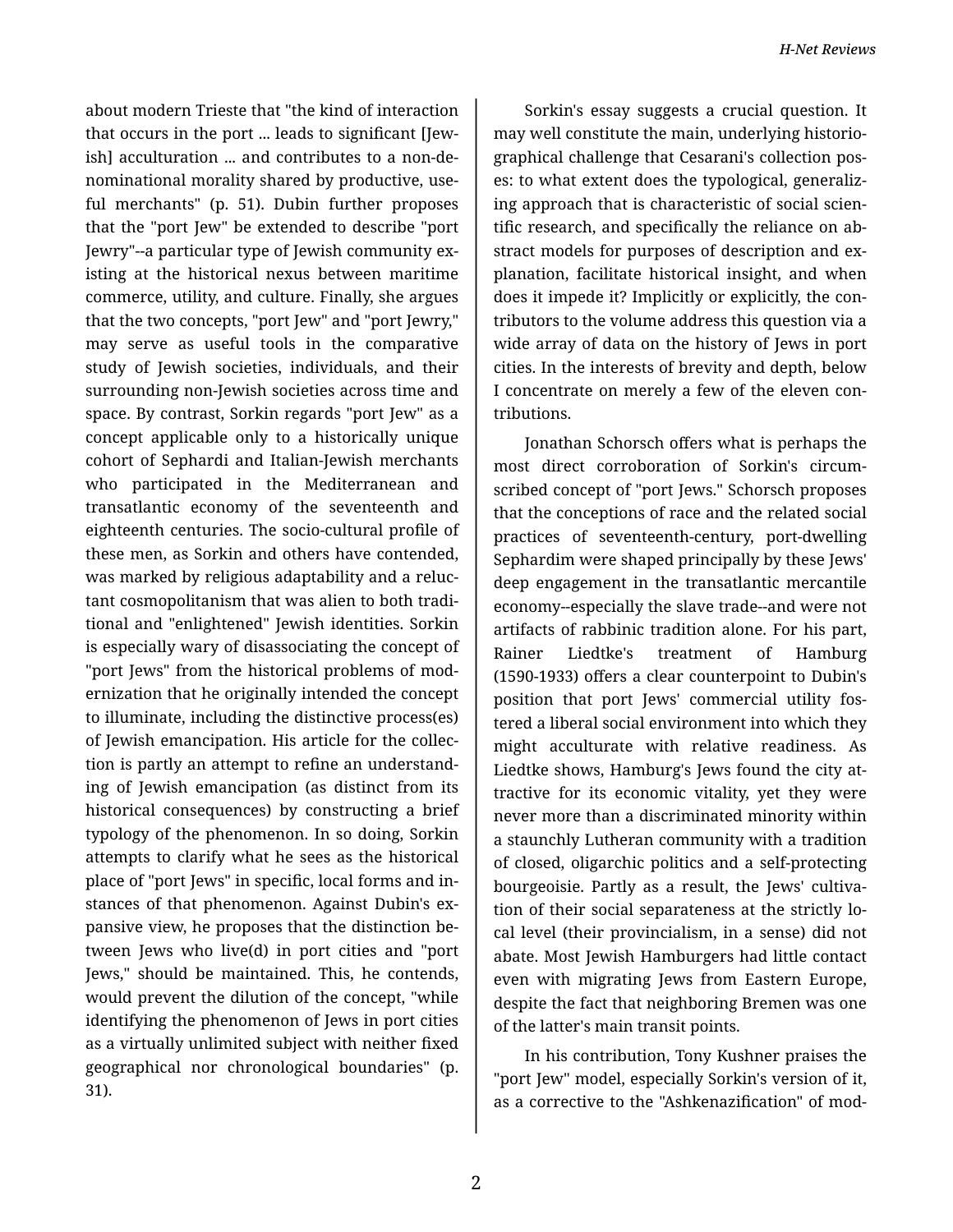ern Jewish history. Yet he also criticizes the con‐ cept as elitist in that it privileges intellectual and commercial achievement among port-bound Sephardim. Then, following Dubin's invitation, Kushner presents the case of Jewish residents of provincial English ports. He argues that despite a certain social and political timidity, middle-class and working-class Jews in Southampton and Portsmouth, who were not intellectually notable, managed to become anglicized and socially inte‐ grated by the nineteenth century. This outcome Kushner attributes largely to the fact that a gen‐ uinely cosmopolitan (if lowbrow) culture coa‐ lesced in these ports. Both places, he explains, rendered access to a global diaspora, a transoceanic, mercantile economy that was vi‐ brant, and both were full of Jewish and other mi‐ grants. By introducing the analytical category of class, and by studying Jews in places that were culturally and politically peripheral, Kushner ar‐ ticulates an agenda for writing local history "from below" that still accommodates the overarching conception of the "port Jew."

David Cesarani's essay (like his introduction and conclusion) seconds the emphasis on widen‐ ing the descriptive scope and applicability of the model. Cesarani's immediate aim is to propose a redefinition of London's Jews as examples of that social type. Yet his most interesting contribution is a general qualification of the very concept. Com‐ mercial values and political pragmatism, he ex‐ plains, could as easily work against port Jews as in favor of them, because port cities were and are by nature Janus-faced and, thus, change. In the end, Cesarani concedes that while the "port Jew" aptly describes certain historical phenomena, "more research is needed to uncover and under‐ stand the dynamism and the precise ligaments that articulate the history of city ports with Jewish history and culture" (p. 123). This strikes me as a necessary admission that the model is not all that useful as such. Cesarani clearly disagrees, prefer‐ ring that the model be retained but reconfigured so that it becomes responsive to the complexity of

each of the places and circumstances being stud‐ ied.

The effort to prove the utility of the paradigm along the lines of Cesarani's revision continues with Mark Levene's essay on the rise and fall of Salonican Jewry, Maria Vassilikou's essay on Jew‐ ish-Greek relations in Salonica and Odessa, and John Klier's reading of Odessa as a cosmopolitan "anti-shtetl" (p. 175) for Jews of the Russian Em‐ pire. Jonathan Goldstein concludes the collection with something of a cautionary rejoinder to the Cesarani-Dubin line, however. His essay exam‐ ines, among other cases, the example of nine‐ teenth-century Harbin, China, an *inland* city where Jews enjoyed opportunities for acculturation, economic ascent, and legal equality as surely as Jews in Western seaports did. To the author this case, and the fact that Jews who resided in port cities such as Shanghai did not enjoy such prospects, calls into question the applicability of the "port Jew" concept in the East and requires re‐ course to other models. (Goldstein specifically proposes Caroline Golab's theory on "the relation‐ ship between the duration of residence of an im‐ migrant community and its institutional develop‐ ment" [p. 179].)

Like Goldstein, some readers may find the fo‐ cus on port cities (rather than, say, all commercial centers) limiting. So too, the singular focus on the theoretical "port Jew" tends to be overbearing. Paradoxically, one of the most appealing contribu‐ tions of the volume is the incisive questioning of the model itself, and what strikes me as the subtle but ultimate supremacy of the very interesting, case-specific information each essay renders over the mere instrumentality of abstraction. After the "port Jew" and "modernization" have had their say, so to speak, all the essays hint of larger, rich‐ ly-textured, and compelling research.